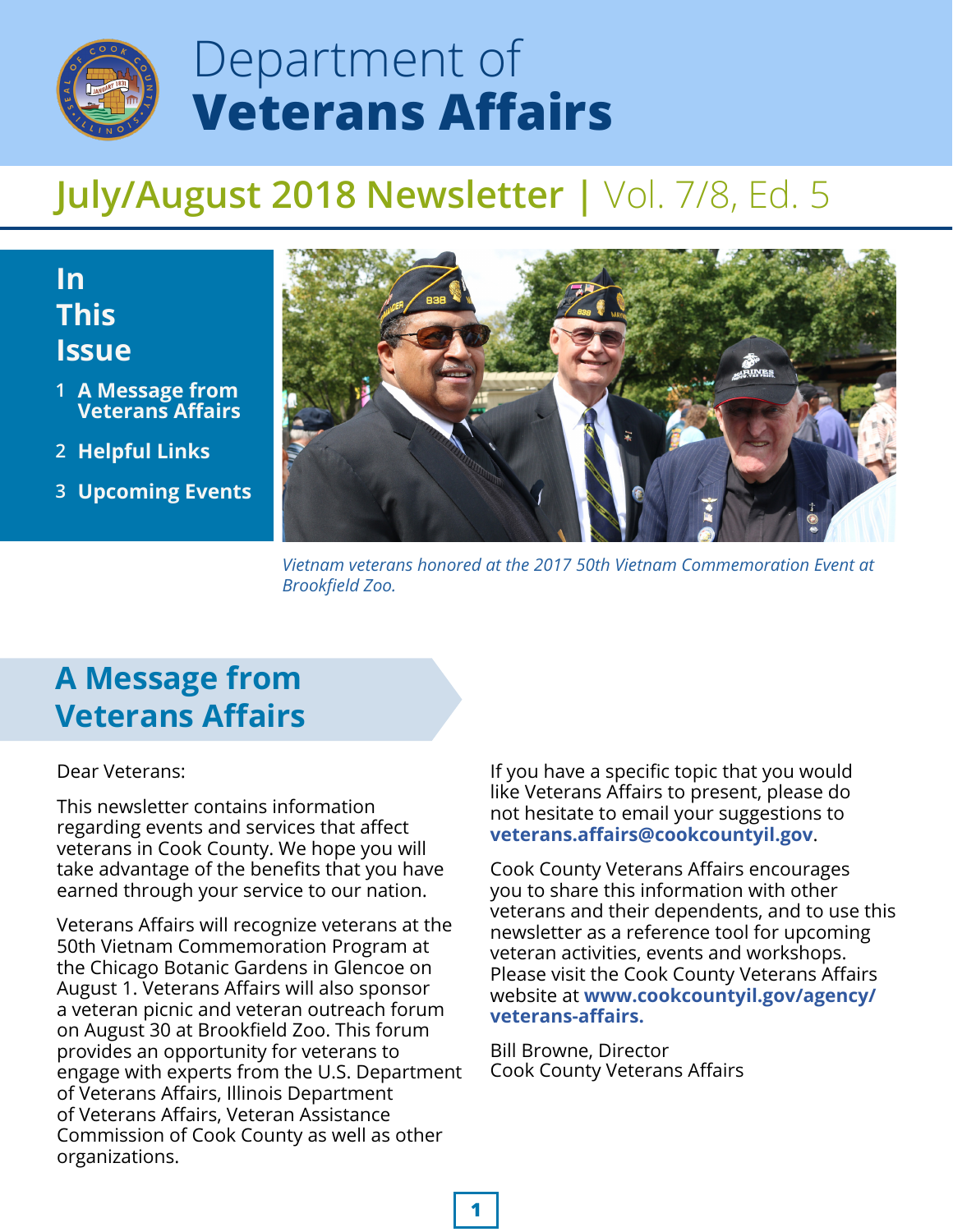

# Department of **Veterans Affairs**

## **Helpful Links**

#### **National Desert Storm War Memorial**

**[Find information](http://www.ndswm.org) about the planned memorial.**

#### **VA Mission Act Signed into Law**

**The VA Mission Act of 2018 is designed to [greatly improve veteran access t](https://militarybenefits.info/va-mission-act/)o VA healthcare.**

#### **Waters in or near Vietnam**

**If you served on the coastal waterways of Vietnam between January 9, 1962, and May 7, 1975, and you came ashore, you may have had contact with Agent Orange and could be [eligible for disability benefits.](http://www.vets.gov/disability-benefits/conditions/exposure-to-hazardous-materials/agent-orange/water-vietnam)**

#### **Community Care Programs**

**Veterans may be eligible for [community care if they need c](https://www.va.gov/communitycare/)are that VA cannot provide.**

## **Looking for a job?**

**When applying for employment with Cook County Government, preference is given in the application process to honorably discharged veterans who have served in the Armed Forces of the United States for more than 180 consecutive days, or during war time. For current employment information, please visit the links below.**

**Offices Under the President: [www.cookcountyil.gov/](http://www.cookcountyil.gov/current-job-listings) current-job-listings**

**Forest Preserves District: <http://fpdcc.com/about/jobs/>**

**Health and Hospitals System: www.cookcountyhhs.org/about[cchhs/human-resources/careers/](http://www.cookcountyhhs.org/about-cchhs/human-resources/careers/)**

The Department of Veterans Affairs was created by Cook County Board President Toni Preckwinkle in December 2012 to serve the County's employee veterans and veterans who live in Cook County through outreach and support services.

#### **Contact Us**

**Bill Browne:** 312-603-6423 **Email:** veterans.affairs@cookcountyil.gov

Website: [www.cookcountyil.gov/agency/](http://www.cookcountyil.gov/agency/veterans-affairs/)<br>veterans-affairs